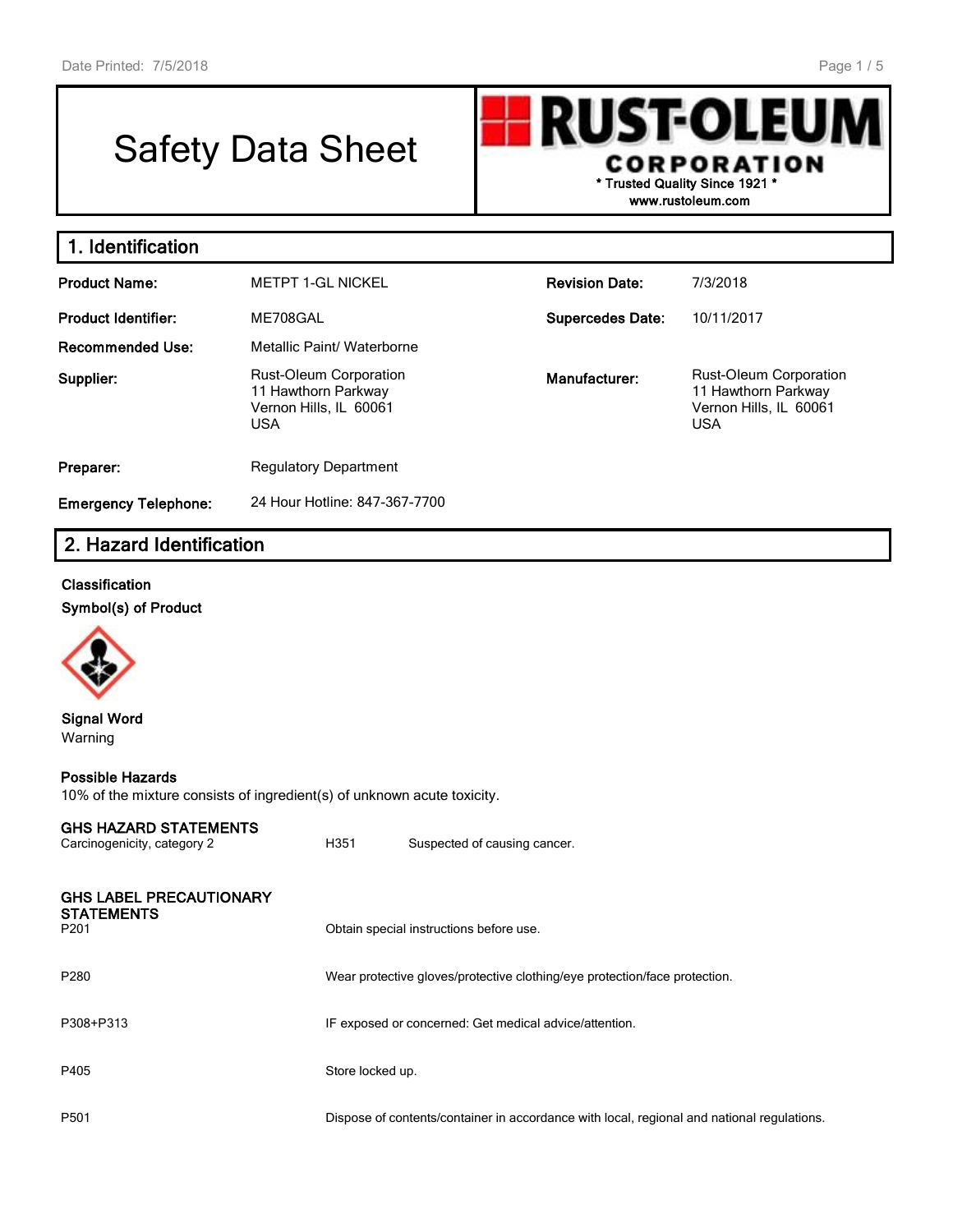# **3. Composition / Information On Ingredients**

| <b>HAZARDOUS SUBSTANCES</b>                 |            |                      |                       |                       |  |  |  |
|---------------------------------------------|------------|----------------------|-----------------------|-----------------------|--|--|--|
| <b>Chemical Name</b>                        | CAS-No.    | <b>Wt.%</b><br>Range | <b>GHS Symbols</b>    | <b>GHS Statements</b> |  |  |  |
| Mica                                        | 12001-26-2 | $2.5 - 10$           | Not Available         | Not Available         |  |  |  |
| <b>Titanium Dioxide</b>                     | 13463-67-7 | $1.0 - 2.5$          | Not Available         | Not Available         |  |  |  |
| 2.2.4-Trimethyl-1.3-Pentanediol Isobutyrate | 25265-77-4 | $0.1 - 1.0$          | GHS06                 | H331                  |  |  |  |
| Vinyl Acetate                               | 108-05-4   | $0.1 - 1.0$          | GHS02-GHS07-<br>GHS08 | H225-332-335-351      |  |  |  |

## **4. First-Aid Measures**

**FIRST AID - EYE CONTACT:** Immediately flush eyes with plenty of water for at least 15 minutes holding eyelids open. Get medical attention. Do NOT allow rubbing of eyes or keeping eyes closed.

**FIRST AID - SKIN CONTACT:** Wash skin with soap and water. Remove contaminated clothing. Get medical attention if irritation develops or persists.

**FIRST AID - INHALATION:** Remove to fresh air. If not breathing, give artificial respiration. If breathing is difficult, give oxygen. Get immediate medical attention. Do NOT use mouth-to-mouth resuscitation. If you experience difficulty in breathing, leave the area to obtain fresh air. If continued difficulty is experienced, get medical assistance immediately.

**FIRST AID - INGESTION:** Swallowing less than an ounce will not cause significant harm. For larger amounts, do not induce vomiting, but give one or two glasses of water to drink and get medical attention. If swallowed, rinse mouth with water. If feeling unwell, get medical attention.

# **5. Fire-Fighting Measures**

**EXTINGUISHING MEDIA:** Alcohol Film Forming Foam, Carbon Dioxide, Dry Chemical, Dry Sand, Water Fog

**UNUSUAL FIRE AND EXPLOSION HAZARDS:** No unusual fire or explosion hazards noted. Keep containers tightly closed. FLASH POINT IS TESTED TO BE GREATER THAN 200 DEGREES F.

**SPECIAL FIREFIGHTING PROCEDURES:** Water may be used to cool closed containers to prevent buildup of steam. If water is used, fog nozzles are preferred.

**Special Fire and Explosion Hazard (Combustible Dust):** No Information

## **6. Accidental Release Measures**

**STEPS TO BE TAKEN IF MATERIAL IS RELEASED OR SPILLED:** If spilled, contain spilled material and remove with inert absorbent. Dispose of contaminated absorbent, container, and unused contents in accordance with local, state, and federal regulations. Do not incinerate closed containers

# **7. Handling and Storage**

**HANDLING:** Wash thoroughly after handling. Wash hands before eating. Remove contaminated clothing and launder before reuse. Use only with adequate ventilation. Follow all SDS and label precautions even after container is emptied because it may retain product residues. Avoid breathing fumes, vapors, or mist. Avoid contact with eyes, skin and clothing.

**STORAGE:** Store in a dry, well ventilated place. Keep container tightly closed when not in use.

**Advice on Safe Handling of Combustible Dust:** No Information

| 8. Exposure Controls / Personal Protection |            |                       |                          |                                  |                     |                                    |  |
|--------------------------------------------|------------|-----------------------|--------------------------|----------------------------------|---------------------|------------------------------------|--|
| Chemical Name                              | CAS-No.    | Weight %<br>Less Than | <b>ACGIH TLV-</b><br>TWA | <b>ACGIH TLV-</b><br><b>STEL</b> | <b>OSHA PEL-TWA</b> | <b>OSHA PEL-</b><br><b>CEILING</b> |  |
| Mica                                       | 12001-26-2 | 10.0                  | $3 \text{ mg/m}$         | N.E.                             | N.E.                | N.E.                               |  |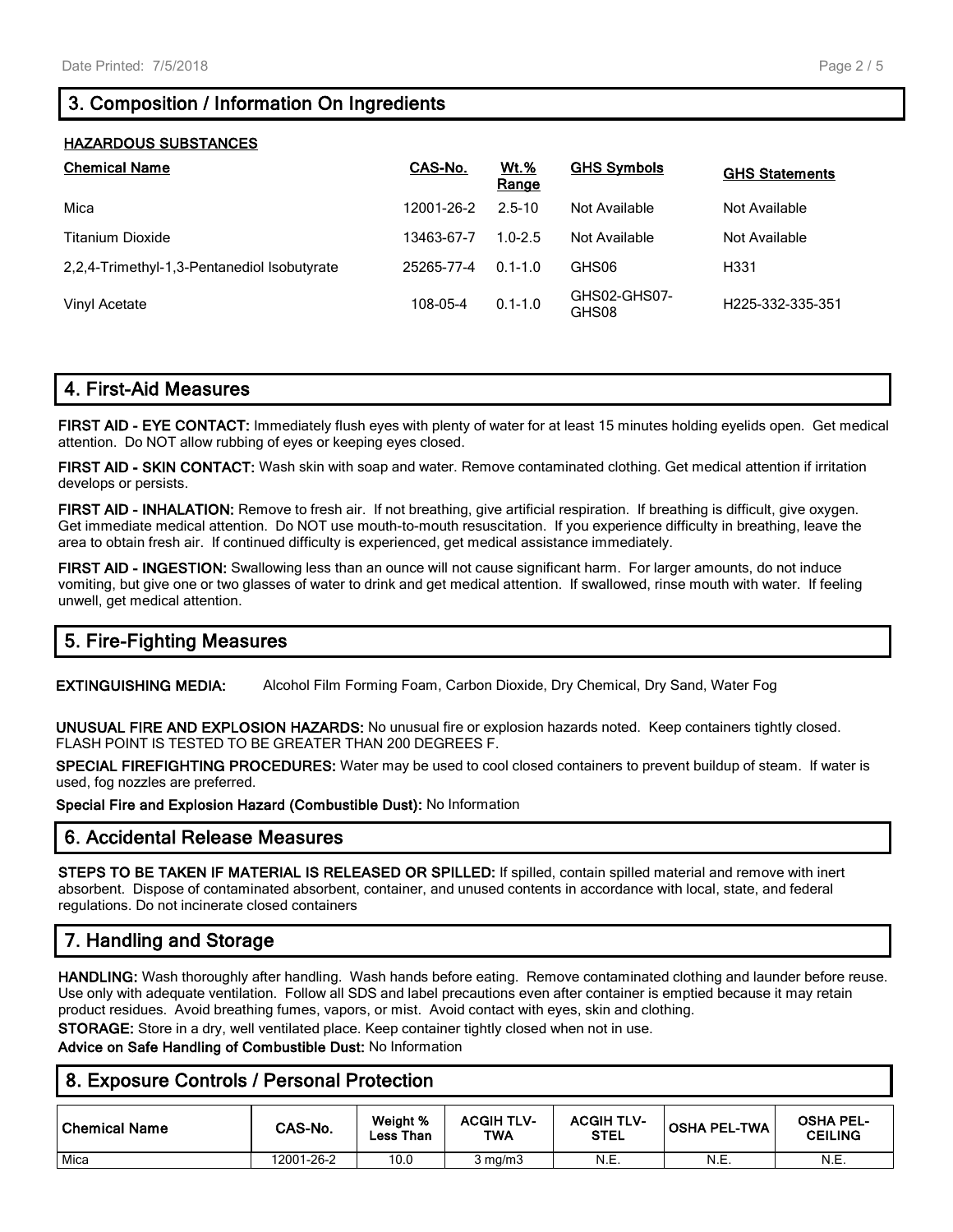| Titanium Dioxide                               | 13463-67-7 | ว.บ   | $10 \text{ ma/m}$ 3 | - N.E. | 15 ma/m3 | ◥.∟. |
|------------------------------------------------|------------|-------|---------------------|--------|----------|------|
| 2,2,4-Trimethyl-1,3-Pentanediol<br>Isobutvrate | 25265-77-4 |       | N.E.                | N.E.   | N.E.     | N.E. |
| <b>Vinvl Acetate</b>                           | 108-05-4   | . . ب | 0 ppm               | 15 ppm | N.E.     | …∟.  |

#### **PERSONAL PROTECTION**

**ENGINEERING CONTROLS:** Use process enclosures, local exhaust ventilation, or other engineering controls to control airborne levels below recommended exposure limits. Prevent build-up of vapors by opening all doors and windows to achieve crossventilation.

**RESPIRATORY PROTECTION:** A respiratory protection program that meets OSHA 1910.134 and ANSI Z88.2 requirements must be followed whenever workplace conditions warrant a respirator's use.

**SKIN PROTECTION:** Use gloves to prevent prolonged skin contact. Nitrile or Neoprene gloves may afford adequate skin protection.

**EYE PROTECTION:** Use safety eyewear designed to protect against splash of liquids.

**OTHER PROTECTIVE EQUIPMENT:** Refer to safety supervisor or industrial hygienist for further guidance regarding types of personal protective equipment and their applications.

**HYGIENIC PRACTICES:** Wash thoroughly with soap and water before eating, drinking or smoking. Remove contaminated clothing immediately and launder before reuse.

**Engineering Measures for Combustible Dust:** No Information

## **9. Physical and Chemical Properties**

| Appearance:                 | Liguid                      | <b>Physical State:</b>           | Liguid       |
|-----------------------------|-----------------------------|----------------------------------|--------------|
| Odor:                       | Mild                        | <b>Odor Threshold:</b>           | N.E.         |
| <b>Relative Density:</b>    | 1.148                       | pH:                              | N.A.         |
| Freeze Point, °C:           | N.D.                        | <b>Viscosity:</b>                | N.D.         |
| <b>Solubility in Water:</b> | Miscible                    | <b>Partition Coefficient, n-</b> |              |
| Decompostion Temp., °C:     | N.D.                        | octanol/water:                   | N.D.         |
| Boiling Range, °C:          | $-18 - 537$                 | <b>Explosive Limits, vol%:</b>   | $2.6 - 12.6$ |
| <b>Flammability:</b>        | Does not Support Combustion | Flash Point, °C:                 | 99           |
| <b>Evaporation Rate:</b>    | Slower than Ether           | Auto-ignition Temp., °C:         | N.D.         |
| <b>Vapor Density:</b>       | Heavier than Air            | Vapor Pressure:                  | N.D.         |
|                             |                             |                                  |              |

(See "Other information" Section for abbreviation legend)

## **10. Stability and Reactivity**

**CONDITIONS TO AVOID:** No Information

**INCOMPATIBILITY:** Incompatible with strong oxidizing agents, strong acids and strong alkalies.

**HAZARDOUS DECOMPOSITION:** When heated to decomposition, it emits acrid smoke and irritating fumes.

**HAZARDOUS POLYMERIZATION:** Will not occur under normal conditions.

**STABILITY:** This product is stable under normal storage conditions.

## **11. Toxicological Information**

**EFFECTS OF OVEREXPOSURE - EYE CONTACT:** Irritating, and may injure eye tissue if not removed promptly.

**EFFECTS OF OVEREXPOSURE - SKIN CONTACT:** Low hazard for usual industrial handling or commercial handling by trained personnel.

**EFFECTS OF OVEREXPOSURE - INHALATION:** High gas, vapor, mist or dust concentrations may be harmful if inhaled. Avoid breathing fumes, spray, vapors, or mist.

**EFFECTS OF OVEREXPOSURE - INGESTION:** Substance may be harmful if swallowed.

**EFFECTS OF OVEREXPOSURE - CHRONIC HAZARDS:** Contains Titanium Dioxide. Titanium Dioxide is listed as a Group 2B-"Possibly carcinogenic to humans" by IARC. No significant exposure to Titanium Dioxide is thought to occur during the use of products in which Titanium Dioxide is bound to other materials, such as in paints during brush application or drying. Risk of overexposure depends on duration and level of exposure to dust from repeated sanding of surfaces or spray mist and the actual concentration of Titanium Dioxide in the formula. (Ref: IARC Monograph, Vol. 93, 2010)Contains residual amounts of vinyl acetate. IARC list vinyl acetate as a possible human carcinogen (Group 2B). This means there is inadequate evidence of carcinogenicity of vinyl acetate in humans and limited evidence of vinyl acetate in experimental animals. Risk of cancer depends on duration and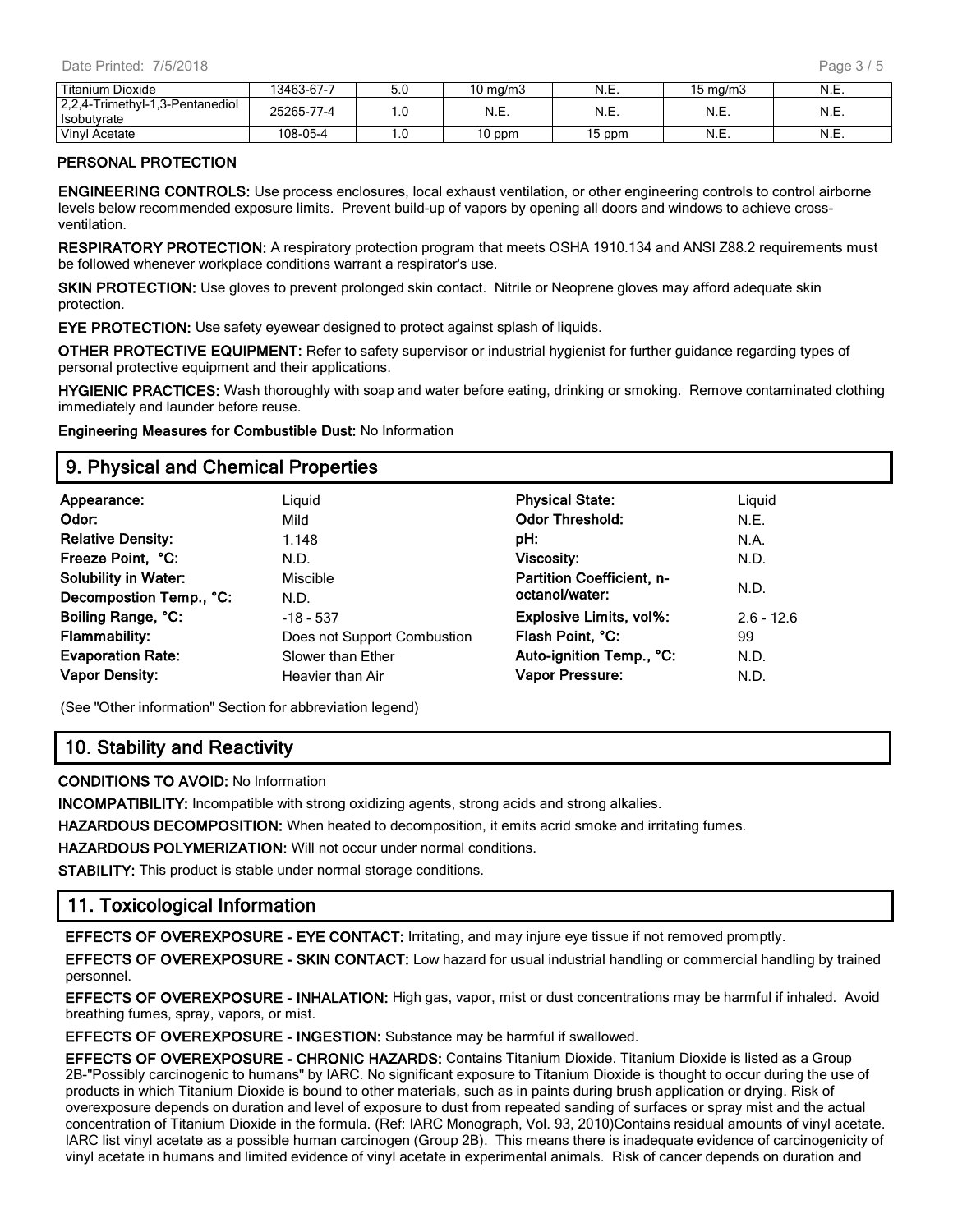exposure and actual concentration of vinyl acetate in the formula.

**PRIMARY ROUTE(S) OF ENTRY:** Eye Contact, Ingestion, Inhalation, Skin Absorption, Skin Contact

#### **ACUTE TOXICITY VALUES**

|                                      | The acute effects of this product have not been tested. Data on individual components are tabulated below: |                                                      |                                                     |                                |
|--------------------------------------|------------------------------------------------------------------------------------------------------------|------------------------------------------------------|-----------------------------------------------------|--------------------------------|
| CAS-No.                              | <b>Chemical Name</b>                                                                                       | Oral LD50                                            | <b>Dermal LD50</b>                                  | Vapor LC50                     |
| 13463-67-7<br>25265-77-4<br>108-05-4 | Titanium Dioxide<br>2.2.4-Trimethyl-1.3-Pentanediol Isobutyrate<br>Vinyl Acetate                           | >10000 mg/kg Rat<br>3200 mg/kg Rat<br>2900 mg/kg Rat | 2500 mg/kg<br>>15200 mg/kg Rat<br>2335 mg/kg Rabbit | N.E.<br>>3.55 mg/L Rat<br>N.E. |

N.E. - Not Established

# **12. Ecological Information**

**ECOLOGICAL INFORMATION:** Product is a mixture of listed components.

## **13. Disposal Information**

**DISPOSAL INFORMATION:** Dispose of material in accordance to local, state, and federal regulations and ordinances. Do not allow to enter waterways, wastewater, soil, storm drains or sewer systems.

|                              | Domestic (USDOT) | <b>International (IMDG)</b> | Air (IATA)    | <b>TDG (Canada)</b> |
|------------------------------|------------------|-----------------------------|---------------|---------------------|
| <b>UN Number:</b>            | N.A.             | N.A.                        | N.A.          | N.A.                |
| <b>Proper Shipping Name:</b> | Not Regulated    | Not Regulated               | Not Regulated | Not Regulated       |
| <b>Hazard Class:</b>         | N.A.             | N.A.                        | N.A.          | N.A.                |
| <b>Packing Group:</b>        | N.A.             | N.A.                        | N.A.          | N.A.                |
| <b>Limited Quantity:</b>     | No               | No.                         | No            | No.                 |

## **15. Regulatory Information**

## **U.S. Federal Regulations:**

#### **CERCLA - SARA Hazard Category**

This product has been reviewed according to the EPA 'Hazard Categories' promulgated under Sections 311 and 312 of the Superfund Amendment and Reauthorization Act of 1986 (SARA Title III) and is considered, under applicable definitions, to meet the following categories:

**Carcinogenicity** 

#### **Sara Section 313:**

This product contains the following substances subject to the reporting requirements of Section 313 of Title III of the Superfund Amendment and Reauthorization Act of 1986 and 40 CFR part 372:

#### **Chemical Name CAS-No.**

Vinyl Acetate 108-05-4

#### **Toxic Substances Control Act:**

This product contains the following chemical substances subject to the reporting requirements of TSCA 12(b) if exported from the United States:

No TSCA 12(b) components exist in this product.